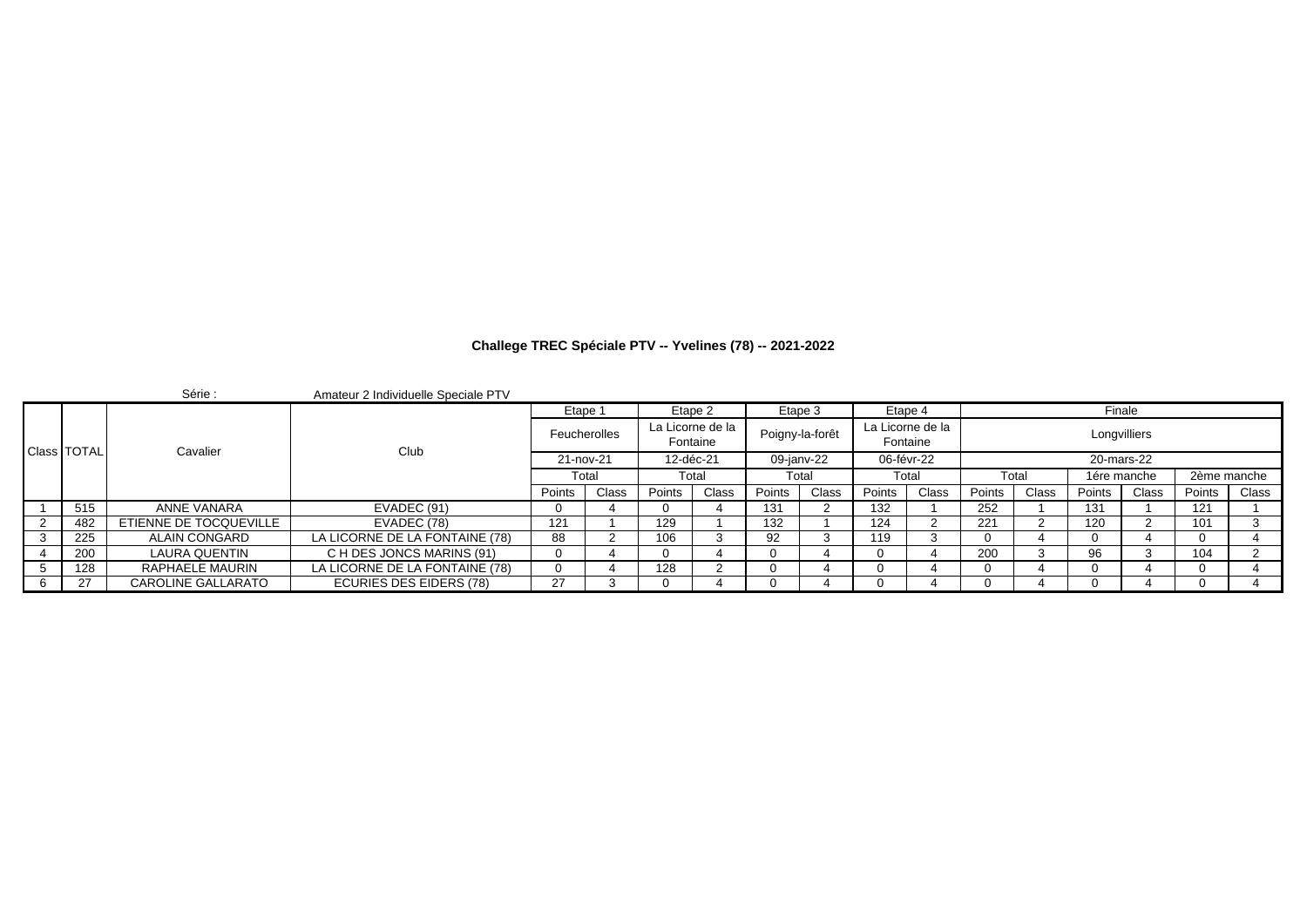|                 |               | Série :                 | Club Elite Speciale Individuelle PTV |           |                     |                  |                              |                  |                 |                  |                              |                |                 |                  |                 |                  |                 |
|-----------------|---------------|-------------------------|--------------------------------------|-----------|---------------------|------------------|------------------------------|------------------|-----------------|------------------|------------------------------|----------------|-----------------|------------------|-----------------|------------------|-----------------|
|                 |               |                         | Etape 1                              |           |                     | Etape 2          |                              | Etape 3          |                 | Etape 4          |                              |                |                 | Finale           |                 |                  |                 |
|                 | Class   TOTAL |                         | Club                                 |           | <b>Feucherolles</b> |                  | La Licorne de la<br>Fontaine | Poigny-la-forêt  |                 |                  | La Licorne de la<br>Fontaine |                |                 |                  | Longvilliers    |                  |                 |
|                 |               | Cavalier                |                                      | 21-nov-21 |                     | 12-déc-21        |                              | 09-janv-22       |                 |                  | 06-févr-22                   |                |                 |                  | 20-mars-22      |                  |                 |
|                 |               |                         |                                      |           | Total               |                  | Total                        | Total            |                 |                  | Total                        |                | Total           |                  | 1ére manche     | 2ème manche      |                 |
|                 |               |                         |                                      | Points    | Class               | Points           | Class                        | Points           | Class           | Points           | Class                        | Points         | Class           | Points           | Class           | Points           | Class           |
| $\mathbf{1}$    | 517           | <b>EUGENIE DELAUNE</b>  | G R E DU 78 (78)                     | 89        | 4                   | $\Omega$         | 17                           | 131              | $\mathbf{1}$    | 136              |                              | 250            | -5              | 121              | 8               | 129              | 3               |
| $\overline{2}$  | 514           | <b>CARINE MAGDO</b>     | G R E DU 78 (78)                     | 123       | $\mathbf{1}$        | 108              | 10                           | 121              | $\overline{2}$  | 136              | $\overline{1}$               | 255            | 3               | 133              | $\overline{1}$  | $\overline{122}$ | $\overline{7}$  |
| 3               | 511           | SARAH MARCHIANO         | <b>ETRIER CHIROQUOIS (91)</b>        | 0         | 12                  | 127              | 3                            | 87               | 20              | 127              | $\overline{7}$               | 257            | $\overline{2}$  | 130              | 2               | 127              | $\overline{4}$  |
| 4               | 501           | <b>JULIE VINATIER</b>   | L ETRIER CHIROQUOIS (91)             | $\Omega$  | 12                  | $\Omega$         | 17                           | 116              | 5               | 133              | 3                            | 252            | $\overline{4}$  | 127              | $\overline{4}$  | 125              | 5               |
| 5               | 495           | <b>JULIE LE HOANG</b>   | L ETRIER CHIROQUOIS (91)             | $\Omega$  | 12                  | 136              | $\overline{1}$               | 98               | $\overline{15}$ | 133              | 3                            | 226            | 9               | 106              | 13              | 120              | 9               |
| 6               | 484           | <b>ALEXIA GAUTHERON</b> | G R E DU 78 (78)                     | $\Omega$  | 12                  | $\mathbf 0$      | 17                           | 114              | 6               | 122              | 11                           | 248            | 6               | 124              | -6              | 124              | 6               |
| $\overline{7}$  | 463           | ROSE FERNANDEZ          | LA LICORNE DE LA FONTAINE (78)       | 43        | 9                   | 113              | 8                            | 92               | 18              | 127              | $\overline{7}$               | 223            | 11              | 110              | 11              | 113              | 12              |
| 8               | 445           | <b>ALIX GUILLAUME</b>   | P C RAMBOUILLET CLUB ANIMAPONEY (78) | $\Omega$  | $\overline{12}$     | 101              | 12                           | 99               | 14              | $\overline{123}$ | 10                           | 221            | 12              | $\overline{113}$ | 10              | 108              | 14              |
| 9               | 442           | <b>MANON LAULANET</b>   | DOMAINE DU CEPY (78)                 | 121       | $\overline{2}$      | $\mathbf 0$      | 17                           | 69               | $\overline{22}$ | 116              | 14                           | 205            | 14              | 106              | 13              | 99               | 18              |
| 10              | 424           | SELINA BOUKEROUCHA      | P C RAMBOUILLET CLUB ANIMAPONEY (78) | $\Omega$  | 12                  | 115              | 6                            | 105              | 13              | 109              | 18                           | 200            | 15              | 107              | 12              | 93               | 20              |
| 11              | 411           | <b>CLELIA DUDON</b>     | DOMAINE DU CEPY (78)                 | 43        | 9                   | 98               | $\overline{13}$              | 114              | 6               | $\mathbf 0$      | 22                           | 199            | 16              | 89               | 18              | 110              | 13              |
| 12              | 409           | SOPHIE DEYDIER          | LA LICORNE DE LA FONTAINE (78)       | 47        | 8                   | 125              | 4                            | 87               | 20              | 124              | 9                            | 160            | 19              | 59               | 21              | 101              | 17              |
| 13              | 406           | <b>MARION VIAN</b>      | DOMAINE DU CEPY (78)                 | 105       | 3                   | 110              | 9                            | 94               | $\overline{16}$ | 113              | 16                           | 183            | 17              | 87               | 19              | 96               | $\overline{19}$ |
| $\overline{14}$ | 401           | <b>GAELLE PIAL</b>      | DOMAINE DU CEPY (78)                 | 79        | 6                   | 98               | 13                           | $\Omega$         | 23              | $\mathbf 0$      | 22                           | 224            | 10              | $\overline{117}$ | 9               | 107              | 15              |
| 15              | 359           | <b>AURELIE WALTER</b>   | . ETRIER CHIROQUOIS (91)             | $\Omega$  | $\overline{12}$     | $\Omega$         | 17                           | 114              | 6               | $\Omega$         | 22                           | 245            | 8               | 126              | 5               | 119              | 11              |
| 16              | 347           | <b>ADELE HINFRAY</b>    | LA LICORNE DE LA FONTAINE (78)       | 85        | 5                   | $\overline{97}$  | 15                           | $\Omega$         | 23              | 119              | 13                           | 131            | $\overline{21}$ | 54               | $\overline{22}$ | 77               | $\overline{22}$ |
| 17              | 335           | MARIE ISABELLE LANNOU   | <b>ETRIER CHIROQUOIS (91)</b>        | $\Omega$  | 12                  | $\Omega$         | $\overline{17}$              | 108              | 11              | 113              | 16                           | 114            | 22              | 51               | 23              | 63               | $\overline{24}$ |
| 18              | 330           | <b>CHARLOTTE MASSON</b> | P C RAMBOUILLET CLUB ANIMAPONEY (78) | $\Omega$  | 12                  | $\Omega$         | 17                           | 113              | 9               | $\mathbf 0$      | 22                           | 217            | 13              | 97               | 17              | 120              | 9               |
| 19              | 305           | <b>ALAIN LEFORT</b>     | . ETRIER CHIROQUOIS (91)             | $\Omega$  | 12                  | $\overline{115}$ | 6                            | 94               | $\overline{16}$ | 116              | 14                           | 74             | 26              | $\Omega$         | 24              | $\overline{74}$  | $\overline{23}$ |
| 20              | 278           | <b>MANON WALTER</b>     | L ETRIER CHIROQUOIS (91)             | $\Omega$  | 12                  | $\Omega$         | 17                           | 107              | 12              | $\mathbf 0$      | 22                           | 171            | 18              | 85               | 20              | 86               | 21              |
| 21              | 269           | <b>LAURA QUENTIN</b>    | C H DES JONCS MARINS (91)            | $\Omega$  | 12                  | $\Omega$         | 17                           | $\Omega$         | 23              | $\Omega$         | 22                           | 269            | $\overline{1}$  | 130              | 2               | 139              | $\overline{1}$  |
| 22              | 266           | PHILIPPINE PIMOND       | <b>ETRIER CHIROQUOIS (91)</b>        | $\Omega$  | 12                  | $\overline{135}$ | 2                            | 121              | $\overline{2}$  | 131              | 5                            | $\overline{0}$ | 27              | $\Omega$         | 24              | $\Omega$         | 25              |
| 23              | 246           | <b>ROXANE PLES</b>      | DOMAINE DU CEPY (78)                 | $\Omega$  | 12                  | $\Omega$         | 17                           | $\Omega$         | 23              | $\Omega$         | 22                           | 246            | $\overline{7}$  | 124              | 6               | 122              | $\overline{7}$  |
| 24              | 243           | <b>ELISE FIAULT</b>     | DOMAINE DU CEPY (78)                 | $\Omega$  | $\overline{12}$     | 121              | 5                            | $\overline{118}$ | $\overline{4}$  | $\overline{122}$ | 11                           | $\Omega$       | 27              | $\Omega$         | 24              | $\Omega$         | 25              |
| 25              | 229           | <b>MAURYNE FUSS</b>     | LA LICORNE DE LA FONTAINE (78)       | 0         | 12                  | $\mathbf 0$      | $\overline{17}$              | $\mathbf 0$      | 23              | 131              | 5                            | 98             | 25              | 98               | 16              | $\mathbf 0$      | 25              |
| 26              | 208           | <b>CORALIE DESCREUX</b> | G R E DU 78 (78)                     | $\Omega$  | 12                  | $\Omega$         | 17                           | $\Omega$         | 23              | 106              | 20                           | 102            | 23              | $\Omega$         | 24              | 102              | 16              |
| 27              | 182           | <b>AURORE QUINAULT</b>  | <b>ECURIE DES GATINES (27)</b>       | 69        | $\overline{7}$      | $\Omega$         | $\overline{17}$              | 113              | 9               | $\mathbf 0$      | 22                           | $\Omega$       | 27              | $\Omega$         | 24              | $\Omega$         | 25              |
| 28              | 133           | <b>ANNE VALENTIN</b>    | C E LA COURBETTE (91)                | $\Omega$  | $\overline{12}$     | $\Omega$         | 17                           | $\Omega$         | 23              | $\mathbf 0$      | 22                           | 133            | 20              | $\Omega$         | 24              | $\overline{133}$ | $\overline{2}$  |
| 29              | 132           | <b>KARINE HINFRAY</b>   | LA LICORNE DE LA FONTAINE (78)       | 34        | 11                  | $\Omega$         | 17                           | $\Omega$         | 23              | 98               | 21                           | $\mathbf 0$    | 27              | $\mathbf{0}$     | 24              | $\Omega$         | 25              |
| 30              | 109           | RACHID EL GOUGCH        | P C RAMBOUILLET CLUB ANIMAPONEY (78) | $\Omega$  | 12                  | $\Omega$         | $\overline{17}$              | $\Omega$         | 23              | 109              | 18                           | $\mathbf 0$    | 27              | $\mathbf 0$      | 24              | $\Omega$         | 25              |
| 31              | 102           | <b>JULIE BOGAERT</b>    | PONEY CLUB DES MESNULS (78)          | 0         | 12                  | 102              | 11                           | $\mathbf 0$      | 23              | $\mathbf 0$      | 22                           | $\overline{0}$ | 27              | $\Omega$         | 24              | $\Omega$         | 25              |
| 32              | 99            | <b>PATRICK EHRHARD</b>  | BUCEPHALE (91)                       | $\Omega$  | 12                  | $\Omega$         | 17                           | $\Omega$         | 23              | $\Omega$         | 22                           | 99             | 24              | 99               | 15              | $\Omega$         | 25              |
| 33              | 89            | <b>JULIE CHASSERE</b>   | <b>ETRIER CHIROQUOIS (91)</b>        | $\Omega$  | 12                  | $\mathbf 0$      | $\overline{17}$              | 89               | 19              | $\mathbf 0$      | 22                           | $\mathbf 0$    | 27              | $\mathbf 0$      | 24              | $\Omega$         | $\overline{25}$ |
| 34              | 52            | <b>JUSTINE BAILLY</b>   | PONEY CLUB DES MESNULS (78)          | $\Omega$  | 12                  | 52               | 16                           | $\Omega$         | 23              | $\Omega$         | 22                           | $\Omega$       | 27              | $\Omega$         | 24              | $\Omega$         | 25              |
| 35              | $\Omega$      | <b>LAURA LANGLOIS</b>   | LA LICORNE DE LA FONTAINE (78)       | $\Omega$  | 12                  | $\Omega$         | 17                           | $\Omega$         | 23              | $\Omega$         | 22                           | $\Omega$       | 27              | $\Omega$         | 24              | $\Omega$         | 25              |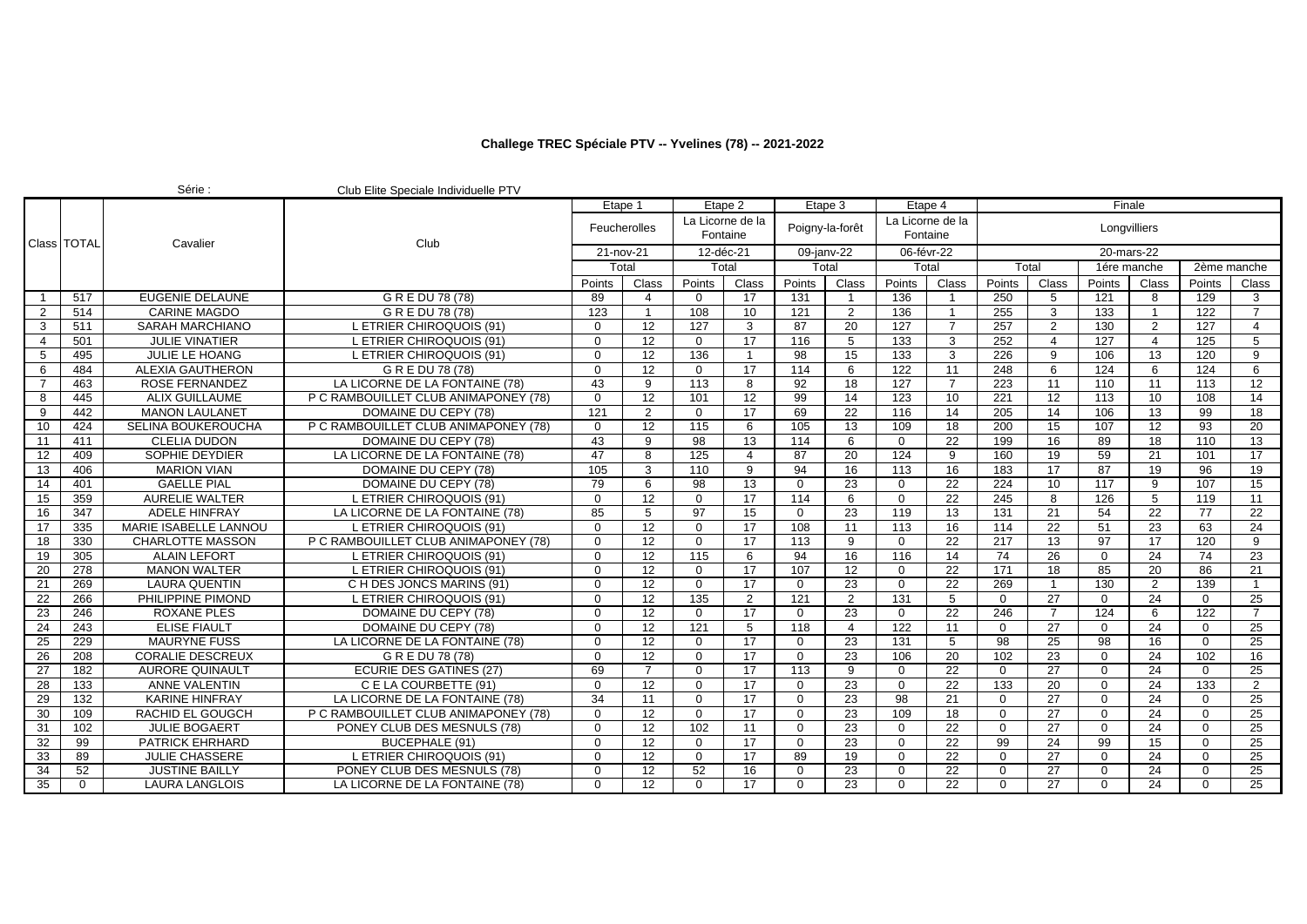|                 |               | Série :                                         | Club 1 Speciale Individuelle PTV                                           |                 |                |                            |                              |                  |                |                  |                  |                            |                 |                  |                 |             |                 |
|-----------------|---------------|-------------------------------------------------|----------------------------------------------------------------------------|-----------------|----------------|----------------------------|------------------------------|------------------|----------------|------------------|------------------|----------------------------|-----------------|------------------|-----------------|-------------|-----------------|
|                 |               |                                                 | Etape 1                                                                    |                 | Etape 2        |                            |                              | Etape 3          | Etape 4        |                  |                  |                            | Finale          |                  |                 |             |                 |
|                 |               |                                                 |                                                                            |                 | Feucherolles   |                            | La Licorne de la<br>Fontaine | Poigny-la-forêt  |                | Fontaine         | La Licorne de la |                            |                 | Longvilliers     |                 |             |                 |
|                 | Class   TOTAL | Cavalier                                        | Club                                                                       | 21-nov-21       |                | 12-déc-21                  |                              | 09-janv-22       |                | 06-févr-22       |                  |                            |                 | 20-mars-22       |                 |             |                 |
|                 |               |                                                 |                                                                            |                 | Total          | Total                      |                              | Total            |                | Total            |                  | Total                      |                 | 1ére manche      |                 | 2ème manche |                 |
|                 |               |                                                 |                                                                            | Points          | Class          | Points                     | Class                        | Points           | Class          | Points           | Class            | Points                     | Class           | Points           | Class           | Points      | Class           |
| $\mathbf{1}$    | 439           | <b>MAELYS ABGRAL</b>                            | ELEVAGE DE CHANTEPIE (78)                                                  | 82              | 8              | $\mathbf 0$                | 40                           | 106              | 5              | 112              | $\overline{4}$   | 221                        |                 | 106              | 5               | 115         | $\mathbf{1}$    |
| $\overline{2}$  | 401           | <b>MARION VIAN</b>                              | DOMAINE DU CEPY (78)                                                       | 81              | 10             | 113                        | $\overline{4}$               | 92               | 13             | 97               | 12               | 191                        | 8               | 104              | 6               | 87          | 14              |
| 3               | 381           | <b>CAROLE FERREL</b>                            | CLO POON S & CIE (78)                                                      | 89              | $\overline{4}$ | $\mathbf{0}$               | 40                           | 91               | 15             | 96               | 13               | 194                        | 5               | 97               | 13              | 97          | 6               |
| $\overline{4}$  | 379           | DELPHINE LECLERC                                | DOMAINE DU CEPY (78)                                                       | 76              | 13             | 112                        | 5                            | 92               | 13             | 0                | 23               | 175                        | 15              | 92               | 19              | 83          | 18              |
| $\overline{4}$  | 379           | <b>MORGANE ABGRAL</b>                           | ELEVAGE DE CHANTEPIE (78)                                                  | 78              | 11             | $\mathbf 0$                | 40                           | 0                | 31             | 112              | $\overline{4}$   | 189                        | 10              | 101              | 9               | 88          | 12              |
| 6               | 374           | <b>ANTHONY BOISSAU</b>                          | LA LICORNE DE LA FONTAINE (78)                                             | $\mathbf 0$     | 50             | 117                        | $\overline{2}$               | $\mathbf 0$      | 31             | 118              | -1               | 139                        | 23              | 91               | 20              | 48          | 28              |
| $\overline{7}$  | 372           | MARINE GRIER BOISGONTIER                        | <b>ETRIER CHIROQUOIS (91)</b>                                              | $\Omega$        | 50             | $\mathbf 0$                | 40                           | 91               | 15             | 89               | 17               | 192                        | 6               | 101              | 9               | 91          | 10              |
| 8               | 348           | <b>TYPHENN ROUSSEL</b>                          | PONEY CLUB DES MESNULS (78)                                                | $\mathbf 0$     | 50             | $\mathbf 0$                | 40                           | 78               | 22             | 109              | $\overline{7}$   | 161                        | $\overline{17}$ | 75               | $\overline{23}$ | 86          | 15              |
| 9               | 346           | <b>RACHID EL GOUGCH</b>                         | P C RAMBOUILLET CLUB ANIMAPONEY (78)                                       | $\mathbf 0$     | 50             | 116                        | 3                            | 109              | 3              | 118              | $\overline{1}$   | 112                        | 26              | 112              |                 | 0           | 33              |
| 10              | 333           | ANNE RINGRAVE GLASER                            | G R E DU 78 (78)                                                           | 34              | 42             | 83                         | 27                           | $\mathbf 0$      | 31             | 79               | 19               | 171                        | 16              | 72               | 26              | 99          | 5               |
| 11              | 322           | <b>SARAH BRIAND</b>                             | CLO POON S & CIE (78)                                                      | 71              | 17             | $\mathbf{0}$               | 40                           | 114              | $\overline{1}$ | 100              | 11               | 108                        | 27              | 108              | 3               | $\mathbf 0$ | 33              |
| 12              | 275           | YANN UGUEN                                      | DOMAINE DU CEPY (78)                                                       | 38              | 38             | 90                         | 20                           | $\mathbf 0$      | 31             | 0                | 23               | 147                        | 22              | 93               | 16              | 54          | 26              |
| 13              | 261           | JEROME JOUANIN                                  | EQUI CAMPUS (78)                                                           | 58              | 26             | 70                         | 36                           | 94               | 11             | $\mathbf 0$      | 23               | 97                         | 30              | 60               | 35              | 37          | 30              |
| $\overline{14}$ | 260           | <b>JULIE PINCK</b>                              | <b>EQUI CAMPUS (78)</b>                                                    | $\overline{93}$ | $\overline{2}$ | $\mathbf{0}$               | 40                           | 96               | 10             | $\mathbf 0$      | $\overline{23}$  | $\overline{71}$            | $\overline{36}$ | $\mathbf{0}$     | 41              | 71          | $\overline{22}$ |
| 15              | 258           | <b>VALENTINE DESBOIS</b>                        | PONEY CLUB DES MESNULS (78)                                                | $\Omega$        | 50             | 91                         | 19                           | 57               | 26             | 93               | 15               | 74                         | 34              | 74               | 24              | $\mathbf 0$ | 33              |
| 15              | 258           | LUDIVINE MAURICE                                | PONEY CLUB DES MESNULS (78)                                                | $\mathbf 0$     | 50             | 108                        | 8                            | $\mathbf 0$      | 31             | 0                | 23               | 150                        | 19              | 76               | 22              | 74          | 21              |
| 17              | 215           | SAMUELLE COURTELLE                              | ERME DE LA SOURCE CHEVAL ET NATURE (28                                     | 65              | 19             | $\mathbf 0$                | 40                           | 71               | 24             | 0                | 23               | 79                         | 32              | 79               | 21              | $\mathbf 0$ | 33              |
| 18              | 214           | <b>EVE BLONDEAU</b>                             | <b>BUCEPHALE (91)</b>                                                      | 0               | 50             | $\mathbf 0$                | 40                           | $\mathbf 0$      | 31             | 0                | 23               | 214                        | $\overline{2}$  | 104              | 6               | 110         | $\overline{2}$  |
| 19              | 210           | <b>CHARLENE CARPENTIER</b>                      | ERME DE LA SOURCE CHEVAL ET NATURE (2)                                     | 90              | 3              | 98                         | 14                           | 112              | $\overline{2}$ | 0                | 23               | $\mathbf 0$                | 44              | $\Omega$         | 41              | 0           | 33              |
| 20              | 208           | <b>ROXANE PLES</b>                              | DOMAINE DU CEPY (78)                                                       | 0<br>$\Omega$   | 50             | $\mathbf 0$                | 40                           | $\mathbf 0$      | 31             | 0<br>$\Omega$    | 23               | 208<br>$\Omega$            | 3               | 107<br>$\Omega$  | $\overline{4}$  | 101         | $\overline{4}$  |
| 21              | 207           | AMBRE MATARASSO                                 | EQUI CAMPUS (78)                                                           | $\mathbf 0$     | 50<br>50       | 98                         | 14<br>40                     | 109              | 3              |                  | 23               | 101                        | 44<br>29        | 101              | 41<br>9         | 0           | 33<br>33        |
| 21<br>21        | 207<br>207    | ROMANE PIETERS VAUQUELIN<br><b>NOHANN PENNY</b> | L ETRIER CHIROQUOIS (91)<br>BUCEPHALE (91)                                 | $\mathbf 0$     | 50             | $\mathbf 0$<br>$\mathbf 0$ | 40                           | $\mathbf 0$      | 31<br>31       | 106              | 8<br>23          | 207                        | $\overline{4}$  | 99               | 12              | 0<br>108    | 3               |
| 24              | 196           | <b>MYRIAM CHAIB</b>                             | L ETRIER CHIROQUOIS (91)                                                   | $\mathbf 0$     | 50             | $\mathbf 0$                | 40                           | 0<br>85          | 20             | 0<br>111         | 6                | $\mathbf 0$                | 44              | $\mathbf{0}$     | 41              | $\mathbf 0$ | 33              |
| 25              | 195           | JULIE DEBOMY                                    | CLO POON S & CIE (78)                                                      | 88              | 5              | $\mathbf 0$                | 40                           | 105              | $\overline{7}$ | 90               | 16               | $\mathbf 0$                | 44              | $\overline{0}$   | 41              | 0           | 33              |
| 26              | 193           | <b>ALIX GUILLAUME</b>                           | P C RAMBOUILLET CLUB ANIMAPONEY (78)                                       | $\Omega$        | 50             | $\mathbf 0$                | 40                           | 98               | 9              | 95               | 14               | $\mathbf 0$                | 44              | $\mathbf 0$      | 41              | $\mathbf 0$ | 33              |
| 27              | 192           | <b>ESTELLE DERVICHIAN</b>                       | ECURIES DU HAUT DE L HAUTIL (78)                                           | 61              | 24             | 76                         | 30                           | $\mathbf 0$      | 31             | 116              | 3                | $\mathbf 0$                | 44              | $\mathbf 0$      | 41              | 0           | 33              |
| 27              | 192           | <b>CHARLINE THIERCELIN</b>                      | BUCEPHALE (91)                                                             | $\Omega$        | 50             | $\mathbf 0$                | 40                           | $\mathbf 0$      | 31             | $\mathbf 0$      | 23               | 192                        | 6               | 102              | 8               | 90          | 11              |
| 29              | 191           | CHRISTOPHE CHAZELAS                             | P C ET C E DES ALLUETS (78)                                                | $\Omega$        | 50             | $\mathbf 0$                | 40                           | $\mathbf 0$      | 31             | 0                | 23               | 191                        | 8               | 96               | 14              | 95          | 8               |
| 30              | 189           | <b>CYRIELLE MENGUY</b>                          | PONEY CLUB DES MESNULS (78)                                                | $\mathbf 0$     | 50             | $\mathbf{0}$               |                              | 84               | 21             | 0                | 23               | 105                        | 28              | 49               | 39              | 56          | 25              |
| 30              | 189           | <b>MARIELLE VOUILLON</b>                        | BUCEPHALE (91)                                                             | $\mathbf 0$     | 50             | $\mathbf 0$                | 40                           | $\mathbf 0$      | 31             | 0                | 23               | 189                        | 10 <sup>1</sup> | 93               | 16              | 96          | $\overline{7}$  |
| 32              | 188           | <b>AUDE BREDY</b>                               | C H DES JONCS MARINS (91)                                                  | $\Omega$        | 50             | $\Omega$                   | 40                           | $\Omega$         | 31             | $\Omega$         | 23               | 188                        | 12              | 111              | 2               | 77          | 20              |
| 32              | 188           | <b>ELISA MASSELIS</b>                           | P C ET C E DES ALLUETS (78)                                                | $\mathbf 0$     | 50             | $\mathbf 0$                | 40                           | $\mathbf 0$      | 31             | 0                | 23               | 188                        | 12              | 93               | 16              | 95          | 8               |
| 34              | 185           | <b>LAURE DABEL</b>                              | DOMAINE DU CEPY (78)                                                       | 64              | 20             | 92                         | 18                           | 93               | 12             | $\mathbf 0$      | 23               | $\mathbf 0$                | 44              | $\Omega$         | 41              | $\mathbf 0$ | 33              |
| 35              | 184           | <b>ZOE DUBANT</b>                               | <b>ECURIE DE LA TRAVERSE (78)</b>                                          | 87              | 6              | 97                         | 16                           | 0                | 31             | 0                | 23               | $\mathbf 0$                | 44              | $\Omega$         | 41              | $\mathbf 0$ | 33              |
| 36              | 179           | STEPHANE BOITTIN                                | C H DES JONCS MARINS (91)                                                  | $\mathbf 0$     | 50             | $\mathbf 0$                | 40                           | $\mathbf 0$      | 31             | 0                | 23               | 179                        | 14              | 95               | 15              | 84          | 16              |
| 37              | 168           | <b>CORALIE DESCREUX</b>                         | G R E DU 78 (78)                                                           | 64              | 20             | 104                        | 11                           | $\mathbf 0$      | 31             | 0                | 23               | $\mathbf 0$                | 44              | 0                | 41              | 0           | 33              |
| 37              | 168           | <b>TESS OPOCZINSKI</b>                          | ECURIE DES GATINES (27)                                                    | 77              | 12             | $\mathbf 0$                | 40                           | 91               | 15             | $\mathbf 0$      | 23               | $\mathbf 0$                | 44              | $\Omega$         | 41              | $\mathbf 0$ | 33              |
| 39              | 158           | AXELE JUMEL TROUFLEAU                           | DOMAINE DU CEPY (78)                                                       | 43              | 34             | 88                         | 21                           | 70               | 25             | 0                | 23               | $\mathbf 0$                | 44              | $\mathbf{0}$     | 41              | 0           | 33              |
| 40              | 156           | <b>CORINNE MESLET</b>                           | DOMAINE DU CEPY (78)                                                       | 82              | 8              | 74                         | 33                           | $\Omega$         | 31             | $\Omega$         | 23               | $\Omega$                   | 44              | $\Omega$         | 41              | 0           | 33              |
| 40              | 156           | <b>SOFIA CHAILLOUX</b>                          | P C ET C E DES ALLUETS (78)                                                | 0               | 50             | $\mathbf 0$                |                              | $\Omega$         | 31             | $\Omega$         | 23               | 156                        | 18              | 68               | 29              | 88          | 12              |
| 42              | 152           | <b>LEA PASDELOUP</b>                            | <b>ECURIE DES GATINES (27)</b>                                             | 50              | 29             | $\mathbf 0$                | 40                           | 102              | 8              | 0                | 23               | $\mathbf 0$                | 44              | $\mathbf 0$      | 41              | 0           | 33              |
| 43              | 150           | <b>EMMANUELLE STAINMESSE</b>                    | C H DES JONCS MARINS (91)                                                  | $\Omega$        | 50             | $\mathbf 0$                | 40                           | $\mathbf 0$      | 31             | 0                | 23               | 150                        | 19              | 66               | 31              | 84          | 16              |
| 44              | 148           | LILI JANE MICHEL                                | P C ET C E DES ALLUETS (78)                                                | $\Omega$        | 50             | $\mathbf 0$                | 40                           | $\mathbf 0$      | 31             | $\Omega$         | 23               | 148                        | 21              | 68               | 29              | 80          | 19              |
| 45<br>46        | 139           | <b>CLEMENCE GRENIER</b>                         | <b>ECURIE DES GATINES (27)</b>                                             | 52              | 28             | $\mathbf 0$                | 40                           | 87               | 19<br>31       | 0<br>$\mathbf 0$ | 23               | $\mathbf 0$<br>$\mathbf 0$ | 44<br>44        | 0<br>$\mathbf 0$ | 41<br>41        | 0<br>0      | 33              |
| 47              | 135<br>133    | CHARLINE LE FLOC H<br><b>SUZY EGROT</b>         | ERME DE LA SOURCE CHEVAL ET NATURE (28<br>ECURIES DU HAUT DE L HAUTIL (78) | 50<br>32        | 29<br>44       | 85<br>$\mathbf 0$          | 23<br>40                     | 0<br>$\mathbf 0$ | 31             | 101              | 23<br>10         | $\mathbf 0$                | 44              | $\Omega$         | 41              | 0           | 33<br>33        |
| 48              | 131           | RAPHAELLE DELESTRE                              | PONEY CLUB DES MESNULS (78)                                                | $\mathbf 0$     | 50             | 85                         | 23                           | 46               | 29             | 0                | 23               | $\mathbf 0$                | 44              | $\Omega$         | 41              | 0           | 33              |
| 48              | 131           | <b>SEVERINE ANCIAUX</b>                         | ECURIES DU HAUT DE L HAUTIL (78)                                           | 49              | 31             | 82                         | 28                           | $\Omega$         | 31             | $\Omega$         | 23               | $\Omega$                   | 44              | $\Omega$         | 41              | $\Omega$    | 33              |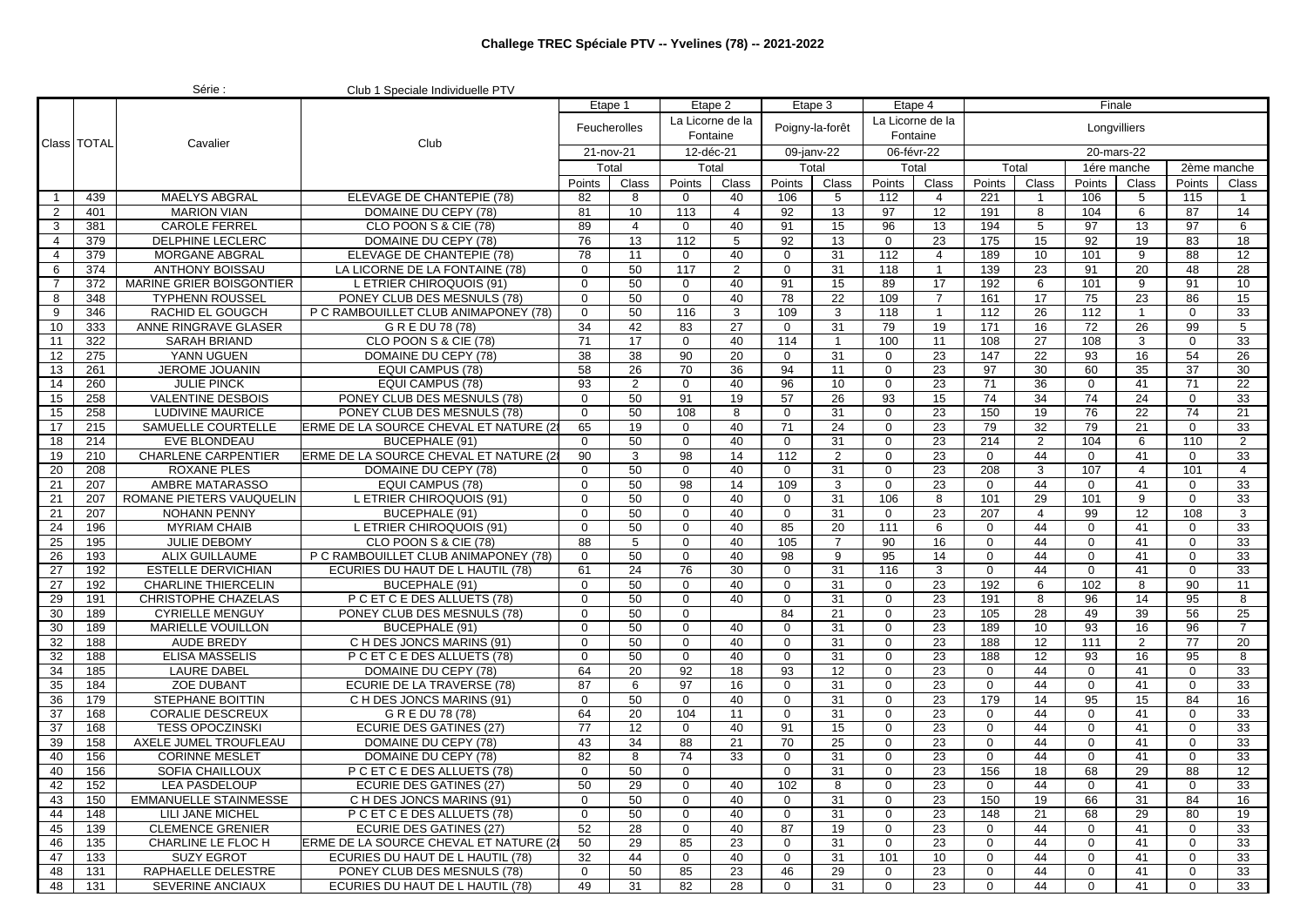|                 |               | Série :                                         | Club 1 Speciale Individuelle PTV              |                   |                           |                            |                              |                   |            |                              |          |                         |          |                            |          |               |                 |
|-----------------|---------------|-------------------------------------------------|-----------------------------------------------|-------------------|---------------------------|----------------------------|------------------------------|-------------------|------------|------------------------------|----------|-------------------------|----------|----------------------------|----------|---------------|-----------------|
|                 |               |                                                 |                                               | Etape 1           |                           | Etape 2                    |                              |                   | Etape 3    | Etape 4                      |          |                         |          | Finale                     |          |               |                 |
|                 |               |                                                 |                                               |                   | Feucherolles<br>21-nov-21 |                            | La Licorne de la<br>Fontaine | Poigny-la-forêt   |            | La Licorne de la<br>Fontaine |          |                         |          | Longvilliers               |          |               |                 |
|                 | Class   TOTAL | Cavalier                                        | Club                                          |                   |                           |                            | 12-déc-21                    |                   | 09-janv-22 | 06-févr-22                   |          |                         |          | 20-mars-22                 |          |               |                 |
|                 |               |                                                 |                                               | Total             |                           | Total                      |                              |                   | Total      | Total                        |          |                         | Total    | 1ére manche                |          | 2ème manche   |                 |
|                 |               |                                                 |                                               | Points            | Class                     | Points                     | Class                        | Points            | Class      | Points                       | Class    | Points                  | Class    | Points                     | Class    | Points        | Class           |
| 48              | 131           | PHILIPPE VILLEGER                               | P C ET C E DES ALLUETS (78)                   | 0                 | 50                        | $\overline{0}$             | 40                           | $\mathbf{0}$      | 31         | $\mathbf 0$                  | 23       | 131                     | 24       | 62                         | 34       | 69            | 23              |
| 51              | 129           | KASSANDRA MALLET PERALES                        | P C ET C E DES ALLUETS (78)                   | $\mathbf 0$       | 50                        | $\mathbf 0$                | 40                           | $\mathbf 0$       | 31         | $\mathbf 0$                  | 23       | 129                     | 25       | 65                         | 32       | 64            | $\overline{24}$ |
| 52              | 127           | <b>ELISA HAFFNER</b>                            | ECURIE DE LA TRAVERSE (78)                    | 42                | 35                        | 85                         | 23                           | $\mathbf 0$       | 31         | $\mathbf 0$                  | 23       | $\mathbf 0$             | 44       | $\mathbf{0}$               | 41       | 0             | 33              |
| 53              | 124           | <b>MARIE CREMONESE</b>                          | ECURIE DE LA TRAVERSE (78)                    | 47                | 33                        | 77                         | 29                           | $\mathbf 0$       | 31         | $\Omega$                     | 23       | $\mathbf 0$             | 44       | $\Omega$                   | 41       | 0             | 33              |
| 54              | 119           | <b>CLEMENTINE BOULLEAU</b>                      | BRIMBO SPORT (92)                             | $\mathbf 0$       | 50                        | 119                        | $\overline{1}$               | $\mathbf 0$       | 31         | $\Omega$                     | 23       | $\mathbf 0$             | 44       | $\Omega$                   | 41       | 0             | 33              |
| 55              | 118           | <b>MELANIE JACQUOT</b>                          | <b>ECURIE DES GATINES (27)</b>                | 33                | 43                        | 84                         | 26                           | 34                | 30         | $\mathbf 0$                  | 23       | $\mathbf 0$             | 44       | 0                          | 41       | $\mathbf 0$   | 33              |
| 56              | 113           | <b>JULIE DELAUNAY</b>                           | ECURIE DE LA TRAVERSE (78)                    | 42                | 35                        | 71                         | 35                           | $\mathbf 0$       | 31         | $\mathbf 0$                  | 23       | $\mathbf 0$             | 44       | 0                          | 41       | 0             | 33              |
| $\overline{57}$ | 110           | <b>AURELIEN BAZIRE</b>                          | BRIMBO SPORT (92)                             | $\mathbf 0$       | 50                        | 110                        | 6                            | $\mathbf 0$       | 31         | $\mathbf 0$                  | 23       | $\mathbf 0$             | 44       | 0                          | 41       | 0             | 33              |
| 57              | 110           | <b>MATHILDE ADAM</b>                            | LA LICORNE DE LA FONTAINE (78)                | $\mathbf 0$       | 50                        | 110                        | 6                            | $\mathbf 0$       | 31         | $\Omega$                     | 23       | $\mathbf 0$             | 44       | $\Omega$                   | 41       | 0             | 33              |
| 59              | 107           | <b>MARGUERITE FERREIRA</b>                      | ECURIES DU HAUT DE L HAUTIL (78)              | 17                | 47                        | $\Omega$                   | 40                           | 90                | 18         | $\Omega$                     | 23       | $\Omega$                | 44       | $\Omega$                   | 41       | $\Omega$      | 33              |
| 60              | 106           | <b>JULIE CHASSERE</b>                           | L ETRIER CHIROQUOIS (91)                      | $\Omega$          | 50                        | 106                        | 9                            | $\Omega$          | 31         | $\Omega$                     | 23       | $\Omega$                | 44       | $\Omega$                   | 41       | $\mathbf 0$   | 33              |
| 60              | 106           | <b>MYLENE PENGUILLY</b>                         | ECURIES DU HAUT DE L HAUTIL (78)              | $\mathbf 0$       | 50                        | $\mathbf 0$                | 40                           | 106               | 5          | $\Omega$                     | 23       | $\mathbf 0$             | 44       | 0                          | 41       | 0             | 33              |
| 62              | 105           | <b>CHLOE AMESLANT</b>                           | BRIMBO SPORT (92)                             | $\mathbf 0$       | 50                        | 105                        | 10                           | $\mathbf 0$       | 31         | $\mathbf 0$                  | 23       | $\mathbf 0$             | 44       | 0                          | 41       | 0             | 33              |
| 63              | 104           | <b>PAULINE KLEIN</b>                            | BRIMBO SPORT (92)                             | $\mathbf{0}$      | 50                        | 104                        | 11                           | $\mathbf 0$       | 31         | $\mathbf 0$                  | 23       | $\mathbf 0$             | 44       | 0                          | 41       | 0             | 33              |
| 64              | 103           | <b>ELISE FIAULT</b>                             | DOMAINE DU CEPY (78)                          | 103               | $\overline{1}$            | $\mathbf 0$                | 40                           | $\mathbf 0$       | 31         | 0                            | 23       | $\mathbf 0$             | 44       | 0                          | 41       | 0             | 33              |
| 65              | 102           | <b>LAETITIA BINET</b>                           | L ETRIER CHIROQUOIS (91)                      | $\mathbf 0$       | 50                        | $\mathbf 0$                | 40                           | $\mathbf 0$       | 31         | 102                          | 9        | $\mathbf 0$             | 44       | $\Omega$                   | 41       | 0             | 33              |
| 66              | 101           | <b>SABRINA DUCEPT</b>                           | <b>ECURIE DES GATINES (27)</b>                | $\mathbf 0$       | 50                        | 101                        | 13                           | $\mathbf 0$       | 31         | $\Omega$                     | 23       | $\mathbf 0$             | 44       | $\mathbf 0$                | 41       | 0             | 33              |
| 67              | 97            | <b>ESTELLE TRAHARD</b>                          | ECURIE DES GATINES (27)                       | 48                | 32                        | $\Omega$                   | 40                           | 49                | 28         | $\Omega$                     | 23       | $\mathbf 0$             | 44       | 0                          | 41       | 0             | 33              |
| 67              | 97            | PHILIPPE CHAILLOUX                              | P C ET C E DES ALLUETS (78)                   | $\mathbf 0$       | 50                        | $\mathbf{0}$               |                              | $\mathbf 0$       | 31         | $\mathbf 0$                  | 23       | 97                      | 30       | 71                         | 27       | 26            | 31              |
| 69              | 96            | ELISE MIANNAY RICHARD                           | BRIMBO SPORT (92)                             | $\mathbf 0$       | 50                        | 96                         | 17                           | $\mathbf 0$       | 31         | $\mathbf 0$                  | 23       | $\mathbf 0$             | 44       | 0                          | 41       | $\Omega$      | 33              |
| 70              | 88            | <b>MAELLYS ARNAULT</b>                          | ERME DE LA SOURCE CHEVAL ET NATURE (2         | 37                | 40                        | $\mathbf 0$                | 40                           | 51                | 27         | 0                            | 23       | $\mathbf 0$             | 44       | $\mathbf 0$                | 41       | 0             | 33              |
| 71              | 87            | <b>CAPUCINE FRANCHITTI</b>                      | PONEY CLUB DES MESNULS (78)                   | $\Omega$          | 50                        | 87                         | 22                           | $\mathbf 0$       | 31         | $\Omega$                     | 23       | $\mathbf 0$             | 44       | $\Omega$                   | 41       | 0             | 33              |
| 72              | 85            | <b>CHARLOTTE BALESDENS</b>                      | LA PERLE NOIRE (76)                           | 85                | $\overline{7}$            | $\Omega$                   | 40                           | $\Omega$          | 31         | $\Omega$                     | 23       | $\Omega$                | 44       | $\Omega$                   | 41       | $\Omega$      | 33              |
| 73              | 84            | <b>DELPHINE ABELLARD</b>                        | HORSE HOLIDAYS FRANCE (78)                    | $\mathbf 0$       | 50                        | $\mathbf 0$                | 40                           | $\mathbf 0$       | 31         | 84                           | 18       | $\mathbf 0$             | 44       | 0                          | 41       | 0             | 33              |
| 74              | 77            | <b>MAEVA COUTEAU</b>                            | PONEY CLUB DES MESNULS (78)                   | $\mathbf 0$       | 50                        | 0                          | 40                           | $\mathbf 0$       | 31         | $\Omega$                     | 23       | 77                      | 33       | 38                         | 40       | 39            | $\overline{29}$ |
| 75              | 76            | CHARLOTTE CLOUZOT                               | PONEY CLUB DES MESNULS (78)                   | $\mathbf 0$       | 50                        | 76                         | 30                           | $\mathbf 0$       | 31         | $\Omega$                     | 23       | $\mathbf 0$             | 44       | $\Omega$                   | 41       | $\Omega$      | 33              |
| 75              | 76            | LAURIANE DE SAINT POL                           | ECURIE DES GATINES (27)                       | $\mathbf 0$       | 50                        | 76                         | 30                           | $\mathbf 0$       | 31         | 0                            | 23       | $\mathbf 0$             | 44       | 0                          | 41       | 0             | 33              |
| 77              | 75            | ANGELIQUE BOISSIER                              | <b>EQUI CAMPUS (78)</b>                       | 75                | 14                        | $\mathbf 0$                | 40                           | $\mathbf 0$       | 31         | 0                            | 23       | $\mathbf 0$             | 44       | 0                          | 41       | 0             | 33              |
| 77              | 75            | <b>DIMITRY CLAIRE</b>                           | LA PERLE NOIRE (76)                           | 75                | 14                        | $\Omega$                   | 40                           | $\mathbf 0$       | 31         | $\Omega$<br>$\Omega$         | 23       | $\mathbf 0$<br>$\Omega$ | 44       | $\overline{0}$<br>$\Omega$ | 41       | $\mathbf 0$   | 33<br>33        |
| 79              | 74            | <b>ALANN SAMSON</b>                             | <b>ECURIES DES EIDERS (78)</b><br>BEMOGA (60) | 74<br>$\mathbf 0$ | 16<br>50                  | $\mathbf 0$                | 40<br>40                     | $\mathbf 0$       | 31         | $\mathbf 0$                  | 23<br>23 | $\mathbf 0$             | 44<br>44 | $\mathbf 0$                | 41<br>41 | 0             | 33              |
| 80<br>80        | 73<br>73      | <b>MAUD DECOMBE</b><br><b>CAMILLE BOBILLIER</b> | P C ET C E DES ALLUETS (78)                   | $\Omega$          | 50                        | $\mathbf 0$<br>$\mathbf 0$ | 40                           | 73<br>$\mathbf 0$ | 23<br>31   | $\mathbf 0$                  | 23       | 73                      | 35       | 73                         | 25       | 0<br>$\Omega$ | 33              |
| 82              | 72            | <b>SYLVIE VERLEYE</b>                           | LA LICORNE DE LA FONTAINE (78)                | $\mathbf 0$       | 50                        | 72                         | 34                           | $\mathbf 0$       | 31         | 0                            | 23       | $\mathbf 0$             | 44       | $\mathbf 0$                | 41       | 0             | 33              |
| 83              | 71            | <b>MARION ANDRIOT</b>                           | CLO POON S & CIE (78)                         | 71                | 17                        | $\Omega$                   | 40                           | $\Omega$          | 31         | $\Omega$                     | 23       | $\mathbf 0$             | 44       | $\Omega$                   | 41       | $\Omega$      | 33              |
| 84              | 69            | <b>JULIETTE PREVOST</b>                         | P C ET C E DES ALLUETS (78)                   | $\Omega$          | 50                        | $\mathbf 0$                |                              | $\mathbf 0$       | 31         | $\Omega$                     | 23       | 69                      | 37       | 69                         | 28       | 0             | 33              |
| 85              | 65            | <b>DELPHINE GORECKI</b>                         | ECURIE DE LA TRAVERSE (78)                    | $\mathbf 0$       | 50                        | 65                         | 37                           | $\mathbf 0$       | 31         | $\Omega$                     | 23       | $\mathbf 0$             | 44       | 0                          | 41       | $\mathbf 0$   | 33              |
| 86              | 64            | PERRINE VIOLLET                                 | <b>ECURIES DES EIDERS (78)</b>                | 64                | 20                        | 0                          | 40                           | $\mathbf 0$       | 31         | $\Omega$                     | 23       | $\mathbf 0$             | 44       | 0                          | 41       | 0             | 33              |
| 86              | 64            | MELANIE JEZOUIN                                 | P C ET C E DES ALLUETS (78)                   | $\mathbf 0$       | 50                        | $\mathbf 0$                | 40                           | $\mathbf 0$       | 31         | 0                            | 23       | 64                      | 38       | 64                         | 33       | 0             | 33              |
| 88              | 63            | <b>GAELLE LE BRIS</b>                           | ECURIE DE LA TRAVERSE (78)                    | 63                | 23                        | 0                          | 40                           | $\mathbf 0$       | 31         | $\Omega$                     | 23       | $\mathbf 0$             | 44       | $\Omega$                   | 41       | 0             | 33              |
| 89              | 61            | <b>JULIE TAMIS</b>                              | <b>ECURIE DES GATINES (27)</b>                | 61                | 24                        | $\mathbf 0$                | 40                           | $\mathbf 0$       | 31         | 0                            | 23       | 0                       | 44       | $\mathbf{0}$               | 41       | $\mathbf{0}$  | 33              |
| 90              | 60            | LOUISE AGERMAN FILLIETTE                        | <b>HORSE HOLIDAYS FRANCE (78)</b>             | $\Omega$          | 50                        | $\Omega$                   | 40                           | $\Omega$          | 31         | 60                           | 20       | $\Omega$                | 44       | $\Omega$                   | 41       | $\Omega$      | 33              |
| 90              | 60            | SANDRA LEBRETON                                 | PONEY CLUB DES MESNULS (78)                   | $\mathbf 0$       | 50                        | 60                         | 38                           | $\mathbf{0}$      | 31         | $\mathbf 0$                  | 23       | $\mathbf 0$             | 44       | $\mathbf{0}$               | 41       | $\mathbf{0}$  | 33              |
| 90              | 60            | <b>MANON DESJARDINS</b>                         | P C ET C E DES ALLUETS (78)                   | $\mathbf{0}$      | 50                        | $\overline{0}$             | 40                           | 0                 | 31         | 0                            | 23       | 60                      | 39       | 60                         | 35       | $\mathbf{0}$  | 33              |
| 90              | 60            | JULIE VIEVILLE BOUGHEZZAL                       | P C ET C E DES ALLUETS (78)                   | $\mathbf 0$       | 50                        | $\overline{0}$             | 40                           | $\mathbf{0}$      | 31         | $\mathbf 0$                  | 23       | 60                      | 39       | 60                         | 35       | $\mathbf 0$   | 33              |
| 94              | 58            | <b>EDWIGE FRESSE</b>                            | EQUI CAMPUS (78)                              | $\mathbf 0$       | 50                        | $\mathbf 0$                | 40                           | $\mathbf 0$       | 31         | 58                           | 21       | $\mathbf 0$             | 44       | $\mathbf 0$                | 41       | $\mathbf{0}$  | 33              |
| 95              | 56            | <b>CERISE BELOT</b>                             | P C ET C E DES ALLUETS (78)                   | $\mathbf 0$       | 50                        | $\mathbf 0$                | 40                           | $\mathbf 0$       | 31         | $\mathbf 0$                  | 23       | 56                      | 41       | 56                         | 38       | 0             | 33              |
| 96              | 54            | ELOISE DEFOURNEAUX                              | ELEVAGE DE CHANTEPIE (78)                     | 54                | 27                        | $\mathbf 0$                | 40                           | $\mathbf 0$       | 31         | $\mathbf 0$                  | 23       | $\mathbf 0$             | 44       | $\mathbf 0$                | 41       | $\mathbf{0}$  | 33              |
| 97              | 50            | VIOLETTE LEYMARIE                               | P C ET C E DES ALLUETS (78)                   | $\mathbf{0}$      | 50                        | 0                          | 40                           | 0                 | 31         | 0                            | 23       | 50                      | 42       | 0                          | 41       | 50            | 27              |
| 98              | 42            | <b>CLEMENCE SAMSON</b>                          | <b>ECURIES DES EIDERS (78)</b>                | 42                | 35                        | $\overline{0}$             | 40                           | $\mathbf{0}$      | 31         | $\mathbf 0$                  | 23       | $\overline{0}$          | 44       | $\mathbf 0$                | 41       | $\mathbf{0}$  | 33              |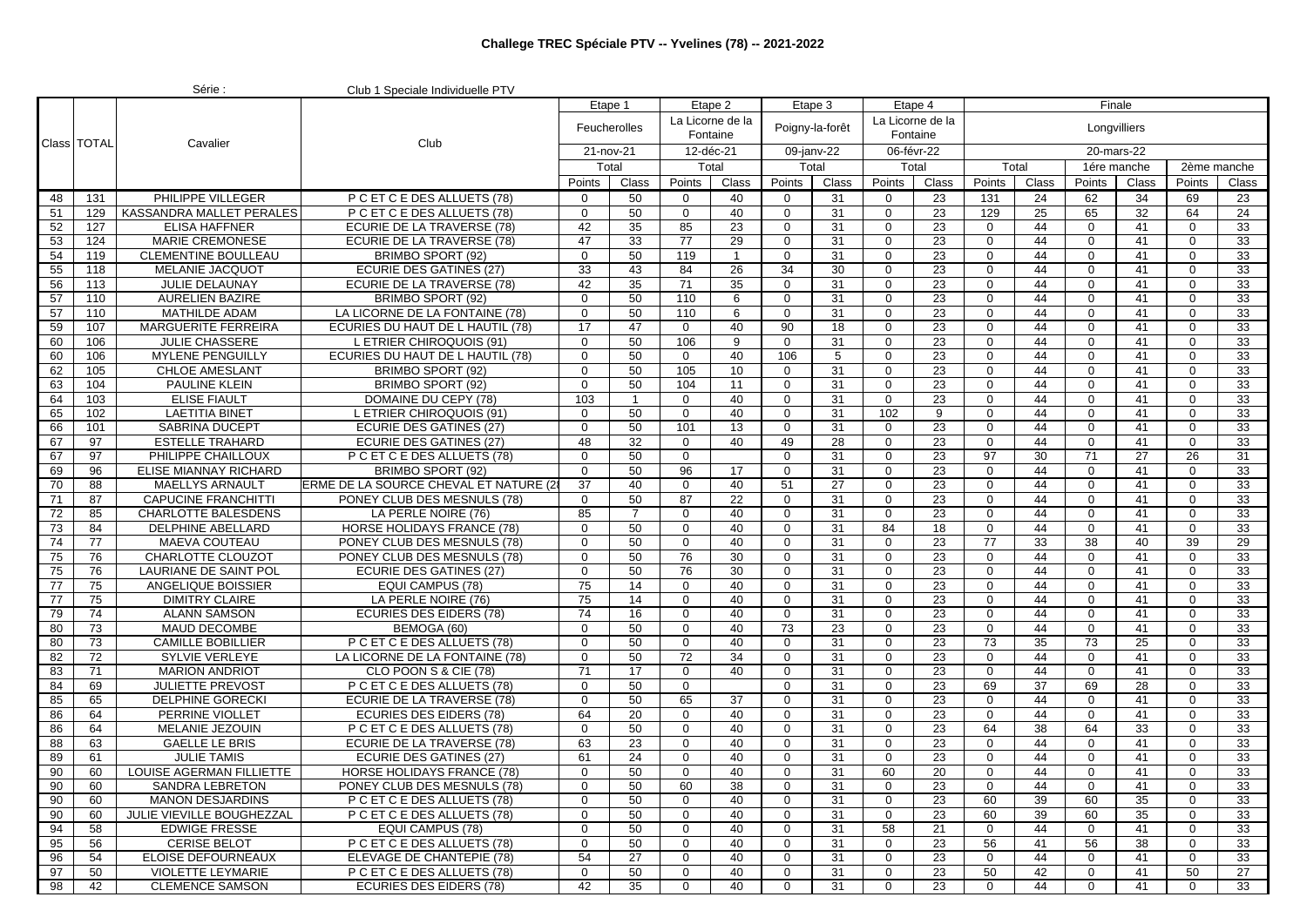|     |             | Série:                     | Club 1 Speciale Individuelle PTV     |           |              |           |                              |             |                 |                              |       |        |       |              |       |              |                 |
|-----|-------------|----------------------------|--------------------------------------|-----------|--------------|-----------|------------------------------|-------------|-----------------|------------------------------|-------|--------|-------|--------------|-------|--------------|-----------------|
|     |             |                            |                                      | Etape 1   |              | Etape 2   |                              | Etape 3     |                 | Etape 4                      |       |        |       | Finale       |       |              |                 |
|     | Class TOTAL | Cavalier                   | Club                                 |           | Feucherolles |           | La Licorne de la<br>Fontaine |             | Poigny-la-forêt | La Licorne de la<br>Fontaine |       |        |       | Longvilliers |       |              |                 |
|     |             |                            |                                      | 21-nov-21 |              | 12-déc-21 |                              | 09-janv-22  |                 | 06-févr-22                   |       |        |       | 20-mars-22   |       |              |                 |
|     |             |                            |                                      | Total     |              | Total     |                              | Total       |                 | Total                        |       | Total  |       | 1ére manche  |       | 2ème manche  |                 |
|     |             |                            |                                      | Points    | Class        | Points    | Class                        | Points      | Class           | Points                       | Class | Points | Class | Points       | Class | Points       | Class           |
| 98  | 42          | <b>IRIS CHARBONNIER</b>    | <b>HORSE HOLIDAYS FRANCE (78)</b>    | $\Omega$  | 50           | $\Omega$  | 40                           | $\Omega$    | 31              | 42                           | 22    |        | 44    |              | 41    | $\Omega$     | 33              |
| 100 | 38          | PIERRE TRAN                | <b>ECURIE DES GATINES (27)</b>       | 38        | 38           | $\Omega$  | 40                           | $\Omega$    | 31              | $\Omega$                     | 23    |        | 44    |              | 41    | $\Omega$     | 33              |
| 101 | 37          | <b>MATHILDE JOSEPH</b>     | <b>ECURIES DES EIDERS (78)</b>       | 37        | 40           | $\Omega$  | 40                           | $\Omega$    | 31              | $\Omega$                     | 23    |        | 44    | ∩            | 41    | $\Omega$     | 33              |
| 102 | 32          | THIPHAINE LEGROS           | <b>ECURIES DES EIDERS (78)</b>       | 32        | 44           | $\Omega$  | 40                           | $\Omega$    | 31              | $\Omega$                     | 23    |        | 44    | U            | 41    | $\Omega$     | 33              |
| 103 | 29          | CHARLOTTE LEPERCO          | <b>ECURIES DES EIDERS (78)</b>       | 29        | 46           | $\Omega$  | 40                           | $\Omega$    | 31              | $\Omega$                     | 23    |        | 44    | U            | 41    | $\Omega$     | 33              |
| 104 | 23          | SOPHIE PASCAL              | <b>ECURIE DES GATINES (27)</b>       | 3         | 49           | 20        | 39                           | $\Omega$    | 31              | $\Omega$                     | 23    |        | 44    | $\Omega$     | 41    | $\Omega$     | 33              |
| 105 | 16          | <b>EVA OPOCZYNSKI</b>      | <b>ECURIE DES GATINES (27)</b>       | 16        | 48           | $\Omega$  | 40                           | $\mathbf 0$ | 31              | $\Omega$                     | 23    |        | 44    | U            | 41    | $\Omega$     | 33              |
| 106 |             | <b>DEBORAH MAITRE</b>      | P C ET C E DES ALLUETS (78)          | $\Omega$  | 50           | $\Omega$  | 40                           | $\Omega$    | 31              | $\Omega$                     | 23    |        | 43    | U            | 41    |              | 32              |
| 107 |             | ADELINE BREDOUX            | <b>ECURIE DES GATINES (27)</b>       | $\Omega$  | 50           | $\Omega$  | 40                           | $\Omega$    | 31              | $\Omega$                     | 23    |        | 44    | ∩            | 41    | $\Omega$     | 33              |
| 107 |             | <b>AGNES LEROY</b>         | <b>EQUI CAMPUS (78)</b>              | $\Omega$  | 50           | $\Omega$  | 40                           | $\Omega$    | 31              | $\Omega$                     | 23    |        | 44    | U            | 41    | $\Omega$     | 33              |
| 107 |             | ANNE JOSEPHSON             | SARL HARAS DE SAINTE GEMME (78)      | $\Omega$  | 50           | $\Omega$  | 40                           | $\Omega$    | 31              | $\Omega$                     | 23    |        | 44    | ∩            | 41    | $\Omega$     | 33              |
| 107 |             | <b>ARRIELLE GUERIN</b>     | SARL HARAS DE SAINTE GEMME (78)      | $\Omega$  | 50           | $\Omega$  | 40                           | $\Omega$    | 31              | $\Omega$                     | 23    |        | 44    | n            | 41    | $\Omega$     | $\overline{33}$ |
| 107 |             | <b>CAROLINE DELAET</b>     | SARL HARAS DE SAINTE GEMME (78)      | $\Omega$  | 50           | $\Omega$  | 40                           | $\Omega$    | 31              | $\Omega$                     | 23    |        | 44    |              | 41    | $\Omega$     | 33              |
| 107 |             | <b>CHLOE SMADJA</b>        | SARL HARAS DE SAINTE GEMME (78)      | $\Omega$  | 50           | $\Omega$  | 40                           | $\Omega$    | 31              | $\Omega$                     | 23    |        | 44    | U            | 41    | $\Omega$     | 33              |
| 107 |             | <b>DARIA GANZYA</b>        | HORSE HOLIDAYS FRANCE (78)           | $\Omega$  | 50           | $\Omega$  | 40                           | $\Omega$    | 31              | $\Omega$                     | 23    |        | 44    | ∩            | 41    | $\Omega$     | 33              |
| 107 |             | <b>FLORIANNE DUMAS</b>     | BEMOGA (60)                          | $\Omega$  | 50           | $\Omega$  | 40                           | $\Omega$    | 31              | $\Omega$                     | 23    |        | 44    | U            | 41    | $\Omega$     | 33              |
| 107 |             | <b>FREDERIQUE BALOCHE</b>  | HARAS DU VAL DES GENETS (78)         | $\Omega$  | 50           | $\Omega$  | 40                           | $\Omega$    | 31              | $\Omega$                     | 23    |        | 44    | n            | 41    | $\Omega$     | 33              |
| 107 | $\Omega$    | <b>GWENN ERELL POTTIER</b> | P C RAMBOUILLET CLUB ANIMAPONEY (78) | $\Omega$  | 50           | $\Omega$  | 40                           | $\Omega$    | 31              | $\Omega$                     | 23    |        | 44    | U            | 41    | $\Omega$     | 33              |
| 107 |             | KARINE WACHEUX             | SARL HARAS DE SAINTE GEMME (78)      | $\Omega$  | 50           | $\Omega$  | 40                           | $\Omega$    | 31              | $\Omega$                     | 23    |        | 44    | U            | 41    | $\Omega$     | 33              |
| 107 |             | <b>MAGALI PASQUET</b>      | CLO POON S & CIE (78)                | $\Omega$  | 50           | $\Omega$  | 40                           | $\Omega$    | 31              | $\Omega$                     | 23    |        | 44    | O            | 41    | $\Omega$     | 33              |
| 107 |             | <b>EDITH JEZOUIN</b>       | P C ET C E DES ALLUETS (78)          | $\Omega$  | 50           | $\Omega$  | 40                           | $\Omega$    | 31              | $\Omega$                     | 23    |        | 44    | ∩            | 41    | $\Omega$     | 33              |
| 107 | $\Omega$    | <b>EMMA TENET</b>          | P C ET C E DES ALLUETS (78)          | $\Omega$  | 50           | $\Omega$  | 40                           | $\Omega$    | 31              | $\Omega$                     | 23    |        | 44    |              | 41    | <sup>n</sup> | $\overline{33}$ |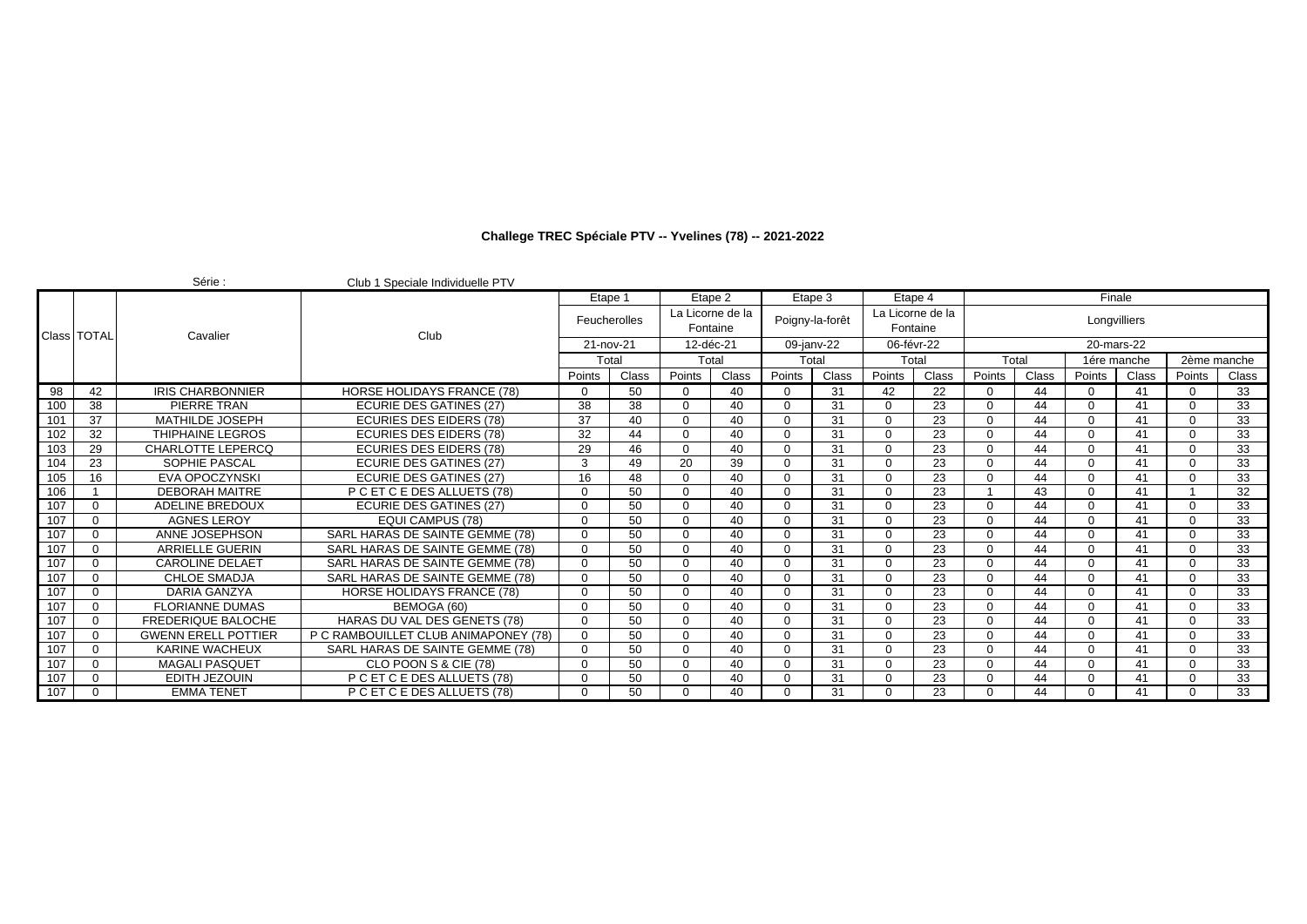|    |                    | Série :                   | Club Poney 2 Individuelle Speciale PTV |              |       |           |                              |                 |       |                              |       |        |       |              |       |             |       |
|----|--------------------|---------------------------|----------------------------------------|--------------|-------|-----------|------------------------------|-----------------|-------|------------------------------|-------|--------|-------|--------------|-------|-------------|-------|
|    |                    |                           |                                        | Etape 1      |       | Etape 2   |                              | Etape 3         |       | Etape 4                      |       |        |       | Finale       |       |             |       |
|    | <b>Class TOTAL</b> | Cavalier                  | Club                                   | Feucherolles |       |           | La Licorne de la<br>Fontaine | Poigny-la-forêt |       | La Licorne de la<br>Fontaine |       |        |       | Longvilliers |       |             |       |
|    |                    |                           |                                        | 21-nov-21    |       | 12-déc-21 |                              | 09-janv-22      |       | 06-févr-22                   |       |        |       | 20-mars-22   |       |             |       |
|    |                    |                           |                                        | Total        |       |           | Total                        |                 | Total |                              | Total | Total  |       | 1ére manche  |       | 2ème manche |       |
|    |                    |                           |                                        | Points       | Class | Points    | Class                        | Points          | Class | Points                       | Class | Points | Class | Points       | Class | Points      | Class |
|    | 381                | NAWEL COLOMBANI EL GOUGCH | P C RAMBOUILLET CLUB ANIMAPONEY (78)   |              |       | -90       |                              | 82              |       | 100                          |       | 19٬    |       | 95           |       | 96          |       |
|    | 378                | <b>MAURYNE FUSS</b>       | LA LICORNE DE LA FONTAINE (78)         | 85           |       | 98        |                              | 95              |       | 82                           |       | 185    |       | 88           |       | 97          |       |
|    | 357                | AURORE LAMBERBOURG        | LA LICORNE DE LA FONTAINE (78)         |              |       | 95        |                              | 79              |       | 76                           |       | 183    |       | 97           |       | 86          |       |
|    | 356                | ROSE FERNANDEZ            | LA LICORNE DE LA FONTAINE (78)         | 79           |       | 94        |                              | 65              |       | 94                           |       | 168    |       | 81           |       | 87          |       |
|    | 342                | <b>ENORA LE BOUIL</b>     | P C RAMBOUILLET CLUB ANIMAPONEY (78)   |              |       | 74        |                              |                 |       | 83                           |       | 185    |       | 99           |       | 86          |       |
|    | 270                | AMANDINE LOUVET           | P C RAMBOUILLET CLUB ANIMAPONEY (78)   |              |       | 61        |                              | 62              |       | 76                           |       | 132    |       | 65           |       | 67          | 6     |
|    | 108                | LOU DELVA                 | P C ET C E DES ALLUETS (78)            |              |       |           |                              |                 |       |                              |       | 108    |       | 50           |       | 58          |       |
|    | 83                 | <b>GARANCE JACQUEL</b>    | P C ET C E DES ALLUETS (78)            |              |       |           |                              |                 |       |                              |       | 83     |       | 47           |       | 36          | 8     |
|    | 82                 | ANTHONY BOISSAU           | LA LICORNE DE LA FONTAINE (78)         |              |       |           |                              |                 |       | 82                           |       |        |       |              |       |             | 9     |
| 10 |                    | MAELYNE MAITRE            | P C ET C E DES ALLUETS (78)            |              |       |           |                              |                 |       |                              |       |        |       |              |       |             | 9     |